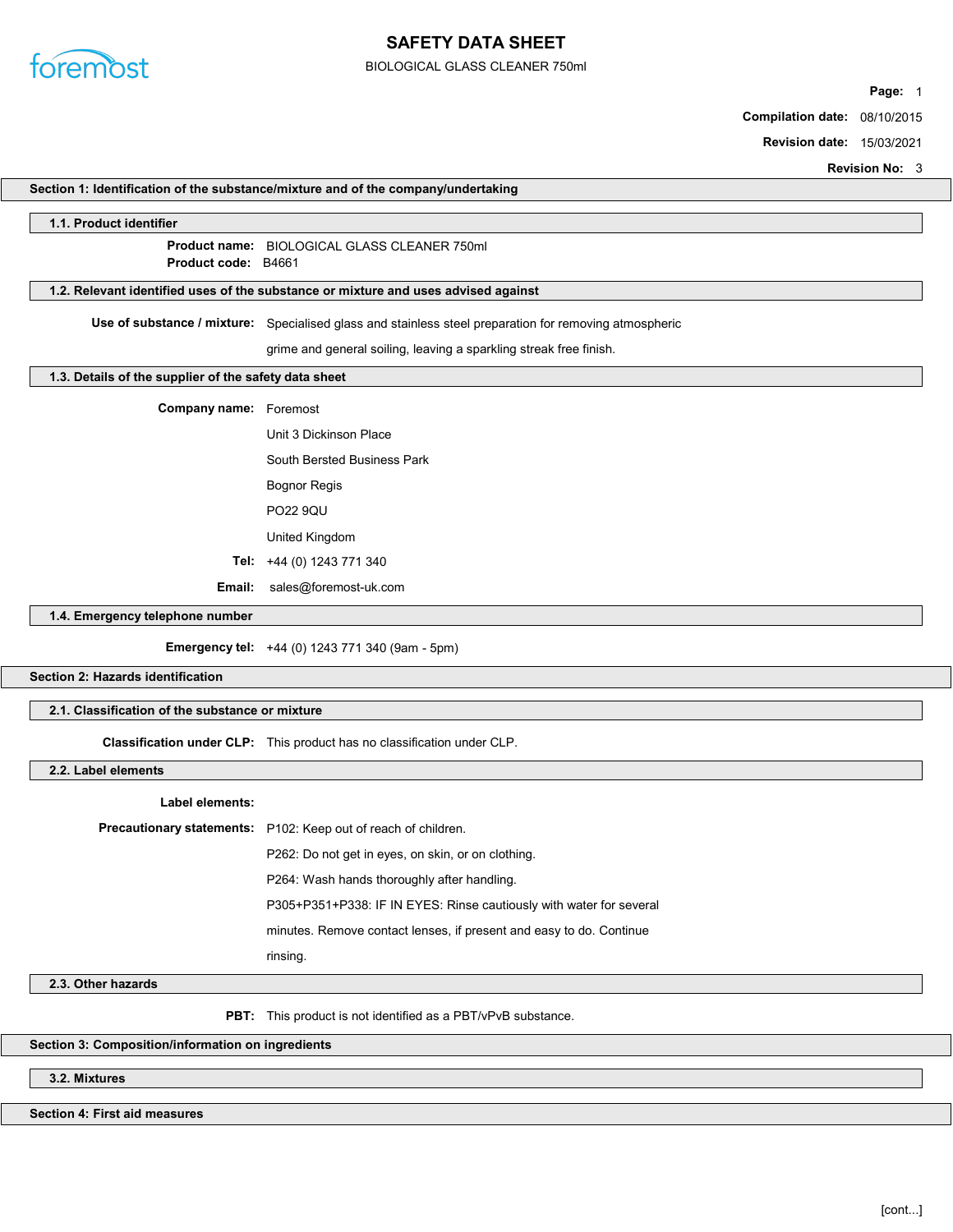### BIOLOGICAL GLASS CLEANER 750ml

Page: 2

|                                                                  |                                                                                                       | Page: 2 |  |
|------------------------------------------------------------------|-------------------------------------------------------------------------------------------------------|---------|--|
| 4.1. Description of first aid measures                           |                                                                                                       |         |  |
|                                                                  | Skin contact: Wash immediately with plenty of soap and water.                                         |         |  |
|                                                                  | Eye contact: IF IN EYES: Rinse cautiously with water for several minutes. Remove                      |         |  |
|                                                                  | contact lenses, if present and easy to do. Continue rinsing.                                          |         |  |
|                                                                  | <b>Ingestion:</b> Wash out mouth with water.                                                          |         |  |
|                                                                  | <b>Inhalation:</b> Remove victim to fresh air.                                                        |         |  |
| 4.2. Most important symptoms and effects, both acute and delayed |                                                                                                       |         |  |
|                                                                  | Skin contact: There may be mild irritation at the site of contact.                                    |         |  |
|                                                                  | Eye contact: There may be irritation and redness.                                                     |         |  |
|                                                                  | Ingestion: There may be irritation of the throat.                                                     |         |  |
|                                                                  | Inhalation: There may be irritation of the throat with a feeling of tightness in the chest.           |         |  |
|                                                                  | Delayed / immediate effects: Immediate effects can be expected after short-term exposure.             |         |  |
|                                                                  | 4.3. Indication of any immediate medical attention and special treatment needed                       |         |  |
| Immediate / special treatment: Not applicable.                   |                                                                                                       |         |  |
| <b>Section 5: Fire-fighting measures</b>                         |                                                                                                       |         |  |
| 5.1. Extinguishing media                                         |                                                                                                       |         |  |
|                                                                  | <b>Extinguishing media:</b> Suitable extinguishing media for the surrounding fire should be used. Use |         |  |
|                                                                  | water spray to cool containers.                                                                       |         |  |
| 5.2. Special hazards arising from the substance or mixture       |                                                                                                       |         |  |
| <b>Exposure hazards:</b> Not applicable.                         |                                                                                                       |         |  |
| 5.3. Advice for fire-fighters                                    |                                                                                                       |         |  |
|                                                                  | Advice for fire-fighters: Wear self-contained breathing apparatus. Wear protective clothing to        |         |  |
|                                                                  | prevent contact with skin and eyes.                                                                   |         |  |
| Section 6: Accidental release measures                           |                                                                                                       |         |  |
|                                                                  | 6.1. Personal precautions, protective equipment and emergency procedures                              |         |  |
|                                                                  |                                                                                                       |         |  |
|                                                                  | Personal precautions: Refer to section 8 of SDS for personal protection details.                      |         |  |
| 6.2. Environmental precautions                                   |                                                                                                       |         |  |
|                                                                  | Environmental precautions: No special environmental concerns.                                         |         |  |
| 6.3. Methods and material for containment and cleaning up        |                                                                                                       |         |  |
|                                                                  | Clean-up procedures: Wash the spillage site with large amounts of water.                              |         |  |
| 6.4. Reference to other sections                                 |                                                                                                       |         |  |
| <b>Reference to other sections:</b> Refer to section 8 of SDS.   |                                                                                                       |         |  |

Section 7: Handling and storage

7.1. Precautions for safe handling

Handling requirements: Spray away from the face. Avoid breathing spray.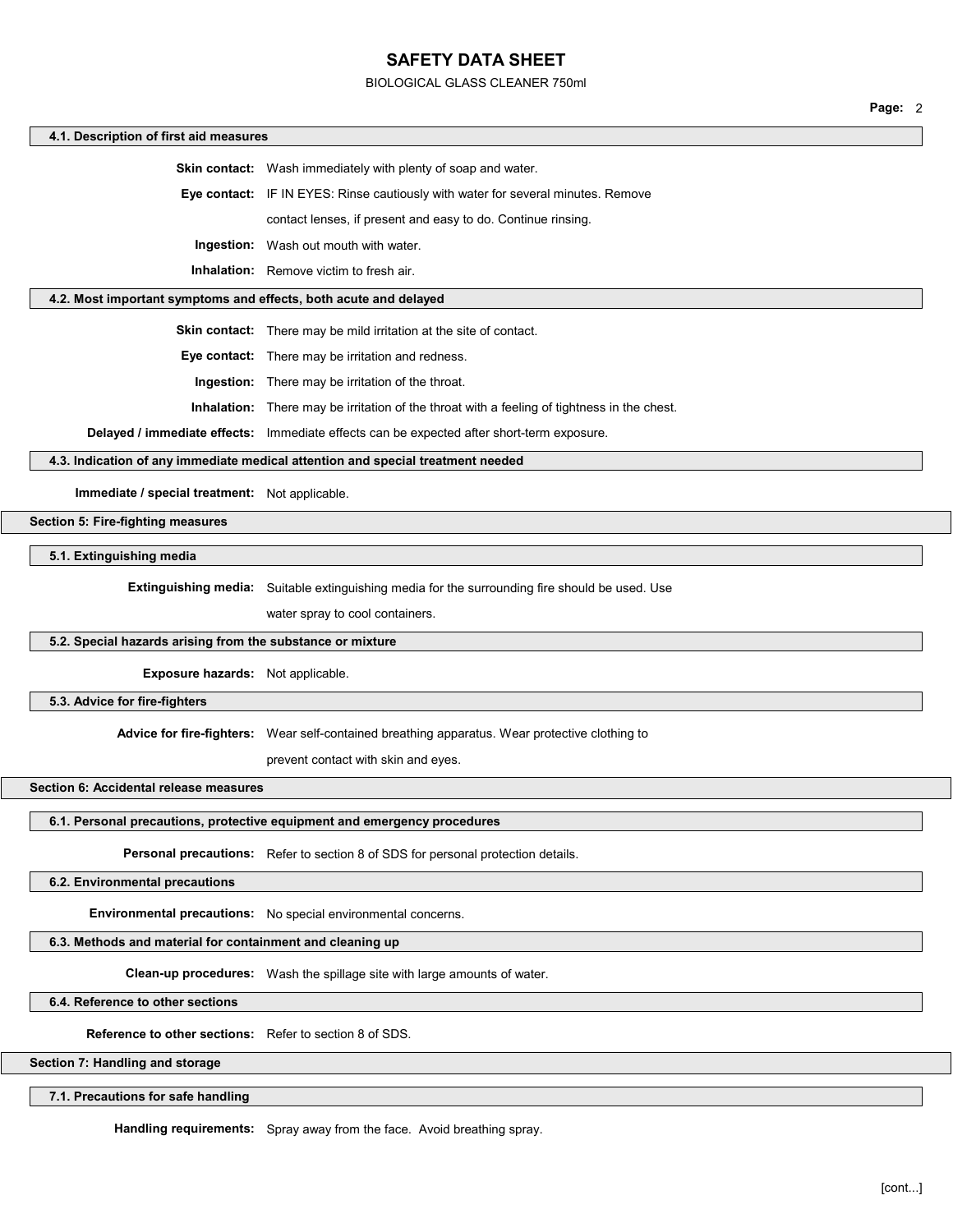BIOLOGICAL GLASS CLEANER 750ml

# 7.2. Conditions for safe storage, including any incompatibilities

Storage conditions: Store in a cool, well ventilated area. Keep container tightly closed.

7.3. Specific end use(s)

Specific end use(s): No data available.

### Section 8: Exposure controls/personal protection

#### 8.1. Control parameters

Workplace exposure limits: No data available.

DNEL/PNEC Values

DNEL / PNEC No data available.

#### 8.2. Exposure controls

| <b>Engineering measures:</b> No special requirement |                                                                                  |
|-----------------------------------------------------|----------------------------------------------------------------------------------|
|                                                     | <b>Respiratory protection:</b> Respiratory protection not required.              |
|                                                     | <b>Hand protection:</b> Wear gloves if prolonged contact with product is likely. |
|                                                     | <b>Eye protection:</b> Not required. Spray away from the face.                   |
|                                                     | <b>Skin protection:</b> No special requirement.                                  |

### Section 9: Physical and chemical properties

### 9.1. Information on basic physical and chemical properties

| <b>State:</b> Liquid                                    |                                                                                                   |                                     |
|---------------------------------------------------------|---------------------------------------------------------------------------------------------------|-------------------------------------|
|                                                         | <b>Colour:</b> Colourless                                                                         |                                     |
|                                                         | <b>Odour:</b> Pleasant                                                                            |                                     |
| <b>Evaporation rate:</b> No data available.             |                                                                                                   |                                     |
|                                                         | Oxidising: No data available.                                                                     |                                     |
| Solubility in water: Soluble                            |                                                                                                   |                                     |
|                                                         | <b>Viscosity:</b> No data available.                                                              |                                     |
| Boiling point/range°C: >100                             | Melting point/range $°C: >0$                                                                      |                                     |
| <b>Flammability limits %: lower:</b> No data available. |                                                                                                   | <b>upper:</b> No data available.    |
|                                                         | Part.coeff. n-octanol/water: No data available.<br>Flash point <sup>°</sup> C: No data available. |                                     |
| Autoflammability°C: No data available.                  |                                                                                                   | Vapour pressure: No data available. |
|                                                         | Relative density: No data available.                                                              | <b>pH:</b> No data available.       |
|                                                         | <b>VOC g/l:</b> No data available.                                                                |                                     |

### 9.2. Other information

Other information: No data available.

Section 10: Stability and reactivity

10.1. Reactivity

Reactivity: Stable under recommended transport or storage conditions.

[cont...]

Page: 3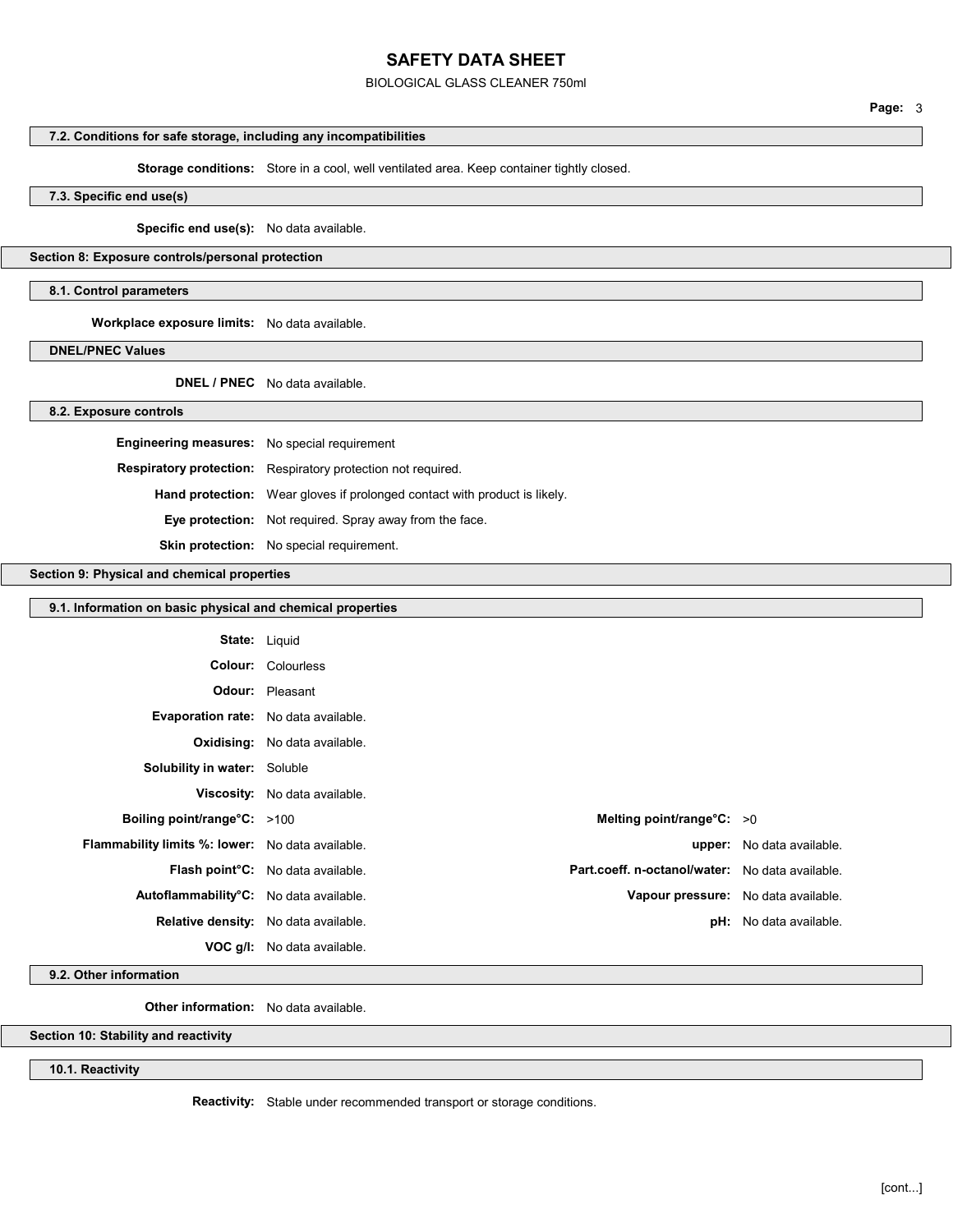BIOLOGICAL GLASS CLEANER 750ml

Page: 4

#### 10.2. Chemical stability

Chemical stability: Stable under normal conditions.

10.3. Possibility of hazardous reactions

Hazardous reactions: Hazardous reactions will not occur under normal transport or storage

conditions. Decomposition may occur on exposure to conditions or materials

listed below.

10.4. Conditions to avoid

Conditions to avoid: Heat.

10.5. Incompatible materials

Materials to avoid: Strong oxidising agents. Strong acids.

10.6. Hazardous decomposition products

Haz. decomp. products: No data available.

Section 11: Toxicological information

11.1. Information on toxicological effects

Toxicity values: No data available.

Symptoms / routes of exposure

Skin contact: There may be mild irritation at the site of contact.

Eye contact: There may be irritation and redness.

Ingestion: There may be irritation of the throat.

Inhalation: There may be irritation of the throat with a feeling of tightness in the chest.

Delayed / immediate effects: Immediate effects can be expected after short-term exposure.

Section 12: Ecological information

12.1. Toxicity

Ecotoxicity values: No data available.

12.2. Persistence and degradability

Persistence and degradability: Biodegradable.

12.3. Bioaccumulative potential

Bioaccumulative potential: No bioaccumulation potential.

12.4. Mobility in soil

Mobility: Readily absorbed into soil.

12.5. Results of PBT and vPvB assessment

PBT identification: This product is not identified as a PBT/vPvB substance.

12.6. Other adverse effects

Other adverse effects: Negligible ecotoxicity.